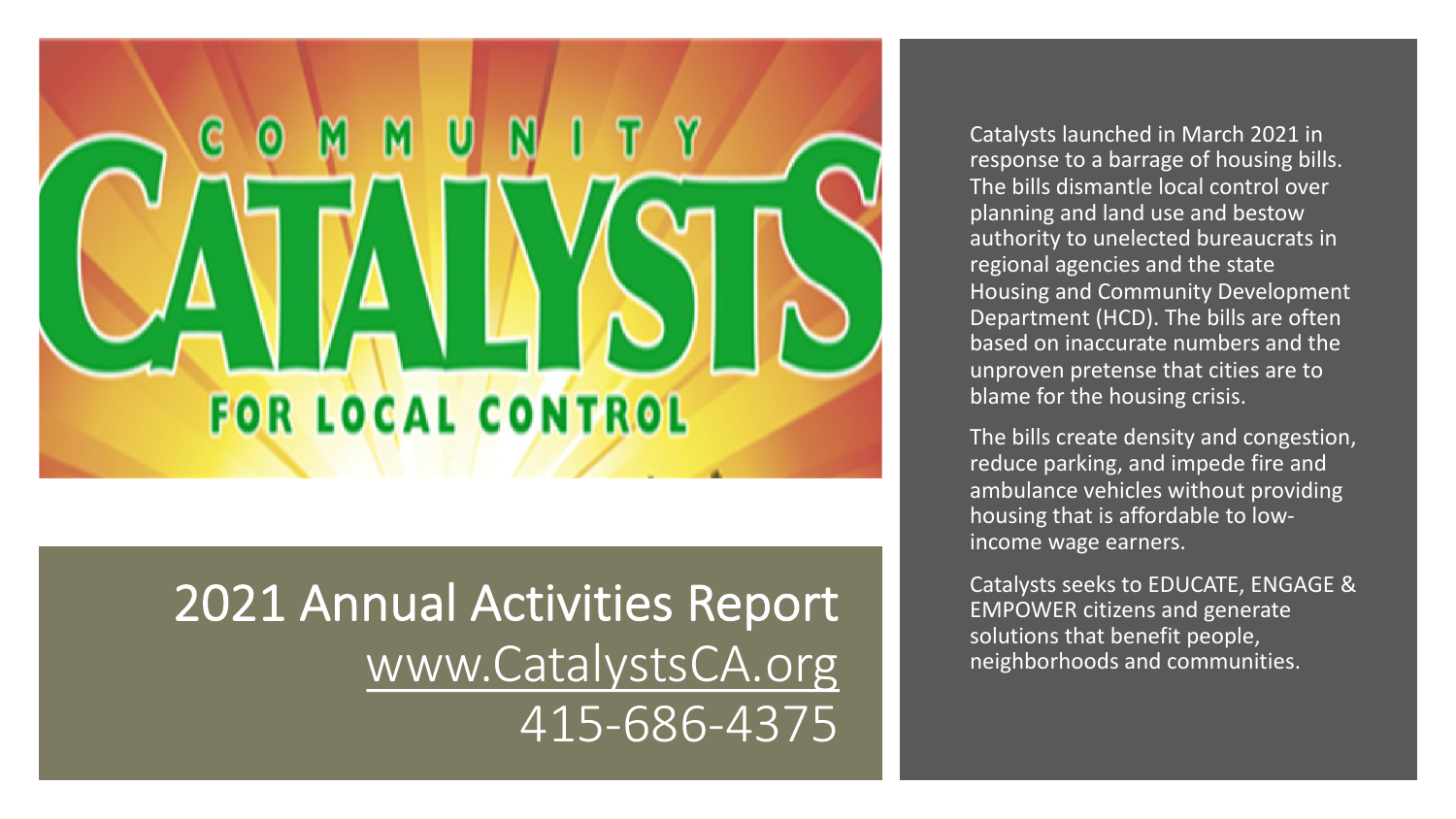# **2021 Activities & Accomplishment**

This report is organized around Four Themes: 1 Catalysts created; 2) Participate-activities initiat **Partner-collaborators; 4) Influence-housing legions** 



#### *New York Times, 8/26/21*

**After Years of Failure, Califor More Housing, Conor Dough** 

*"What is alarming to m process," said Susan Ki*  $Local$  Control, an advoc *Francisco Bay Area.* "The public notice required a *parcel next door. There it, no way for your city d and no recourse. How is democratic process?"*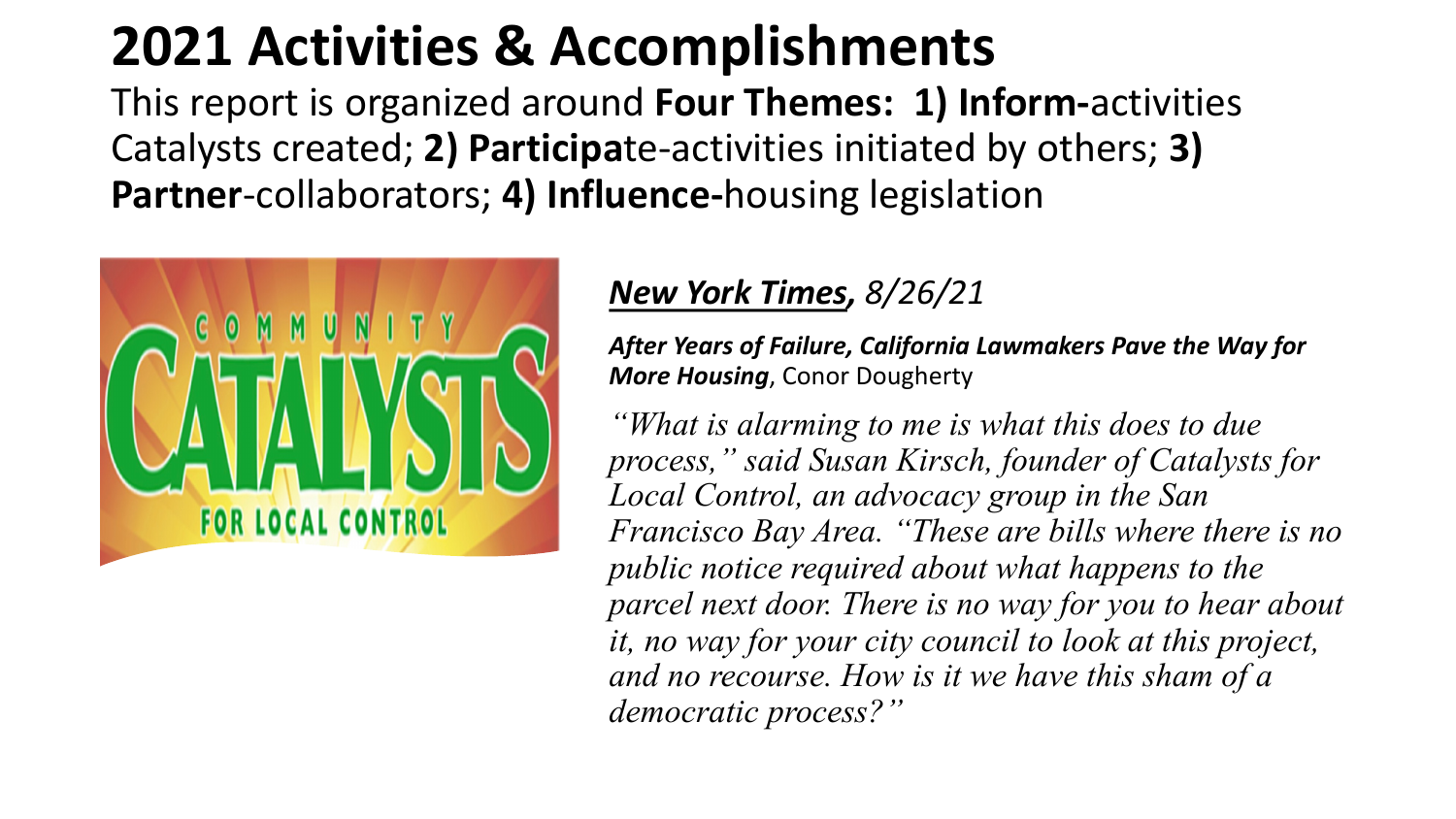# 2021 Activities & Accomplishments INFORM, Participate, Partner, and Influence

#### **5 Catalysts Town Halls, Zoom View the videos at www.Catalystsca.org. 6 Catalysts in CA Times – Host Guy Meyer, YouTube videos on Channel 26 and the Catalysts' website** *1. SB9 (Lot Splits on single-family lots w/duplexes) & SB10 (10-units),* w/**Maria & Jeff Kalban.** Welcome: Marin County Supervisor **Dennis Rodoni**, 3/24. **1. Susan Kirsch,** Catalysts in CA Times **2. Mike Griffiths**, founder, CA Cities for Local Control and Torrance City Council Member.

- *2. Water* w/40-year SF Water Dept. manager **Rick Johnson**. Welcome: Asm. **Marc Levine**, 6/10
- *3. RHNA, Regional Housing Need Allocations*  w/former Foster City Mayor **Art Kiesel,** 6/17
- *4. CEQA, CA Environmental Quality Act* w/former Foster City Mayor **Linda Koelling** and **Kristi Corley**, 6/24
- *5. Actions* w/**Maria Kalban, Lynetta McElroy, Maurice Green,** and **Susan Kirsch**, 7/1
- 3. **Hydee Feldstein Soto**, candidate for Los Angeles City Attorney 2022. **John Heath**, president of the United Homeowners' Association, LA.
- **4. Rick Johnson,** 40-year manager, San Francisco Water Department.
- **5. Lydia Kou**, Palo Alto City Council and **Peggy Huang**, Yorba Linda Mayor
- 6. Consolidated Clips

#### **INFORM**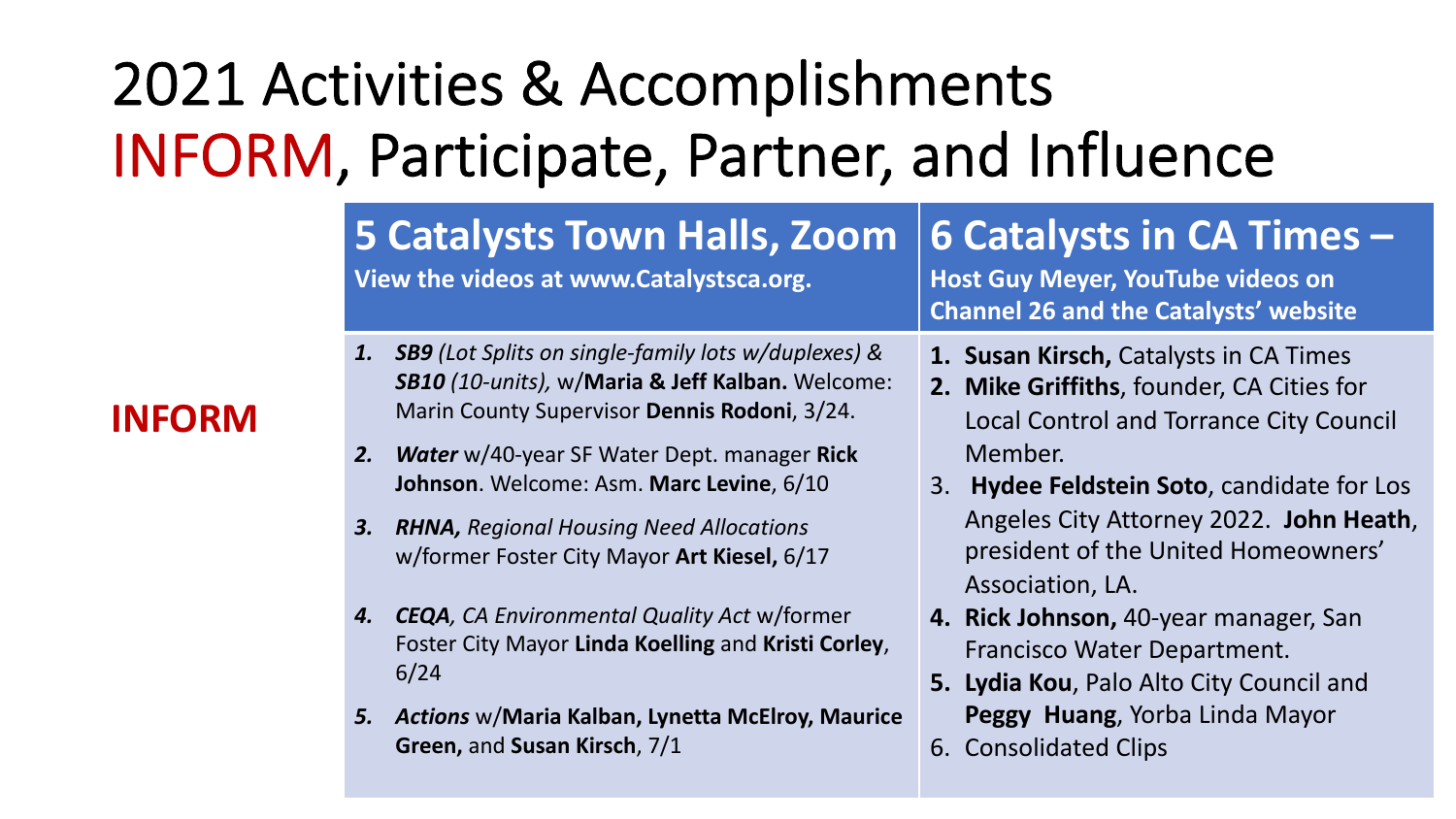# 2021 Activities & Accomplishments: Inform, PARTICIPATE, Partner, and Influence

#### **Radio, Delegation, Interviews & Panels**

**12** Monthly, 20-40-minute guest spots on **Sonoma Radio** KSVY 91.3 FM with host Marcia McComber

#### **PARTICIPATE**

By Invitation

**6-**part virtual Affordable Housing Delegation organized by **Hawaii Sen. Stanley Chang** to Singapore, Hong Kong, Vienna, & Houston, 8/10-11/10

**1-State Town Hall** re: SB9 and SB10 w/1,800 registrants, 8/7/21

Interviews & Panels on housing legislation

- **1. Sovereign Nation** TV Zoom interview w/Jon Matthew, 8/7
- **2. Silicon Valley Women's Realtors**, Zoom presentation, 8/9
- **3. Hawaii Conference** Zoom Panelist, "1,000 Units Per Acre: Why Cities Reject Density," 8/12
- **4. Almaden Valley Kiwanis Club**, Zoom Presentation, 10/13
- **5. Coalition of Sensible Taxpayers** (CO\$T) w/ panelists Sen. Mike McGuire, Assemblyman Marc Levine, Novato City Councilwoman Pat Eklund and Susan Kirsch, 10/25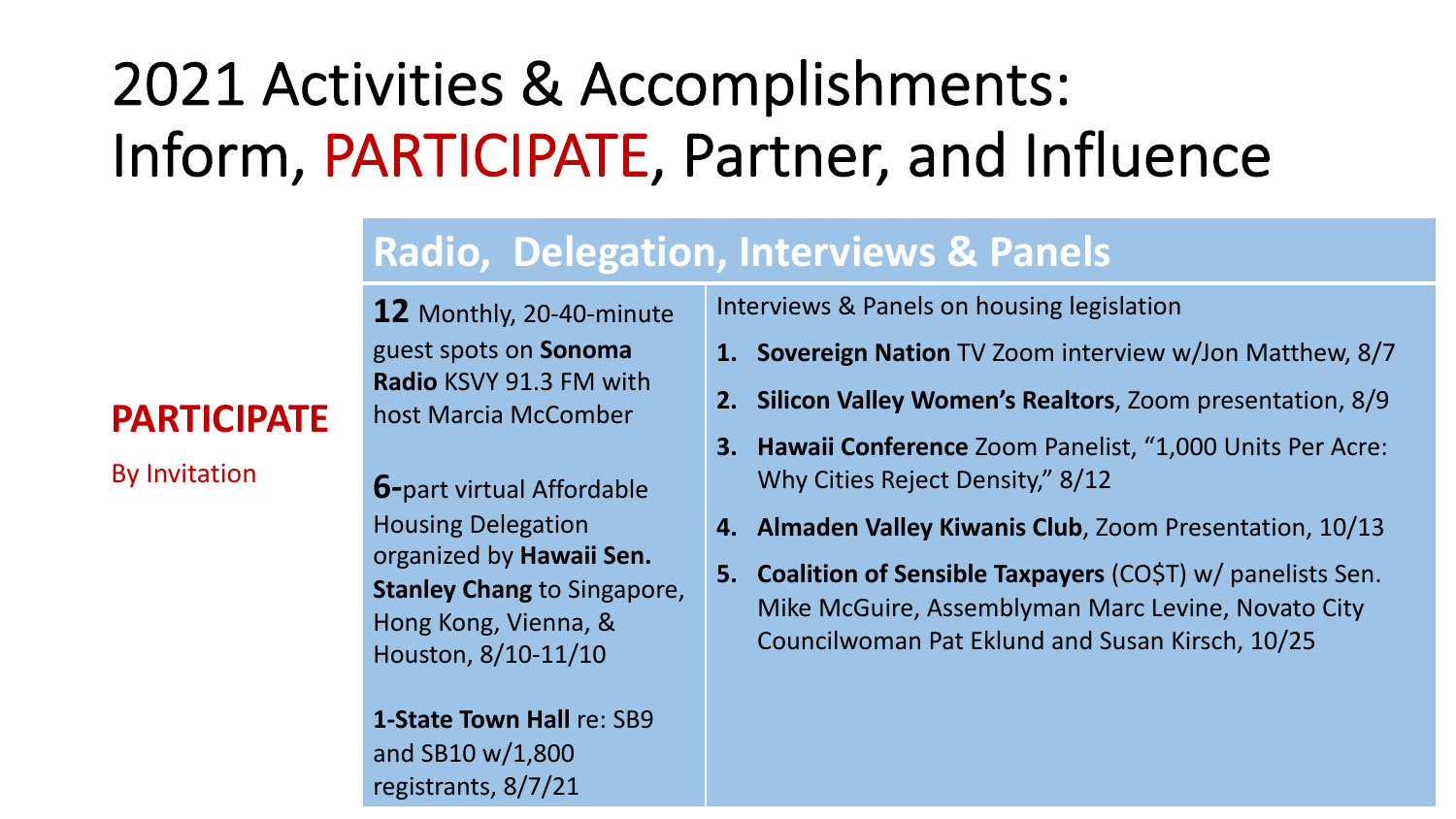## 2021 Activities & Accomplishments: Inform, Partipate, PARTNER, and Influence

#### *Working together works wonders!*

Alameda Citizen Task Force Bay Area Transportation Working Group Better Berkeley

- Better Cupertino CA Alliance of Local Electeds (CALE) CA Cities for Local Control CA Times Coalition for San Francisco Neighborhoods Community Venture Partners Friends of Mill Valley
- Friends of the Hills
- Golden Gate Village
- Livable California

Los Altos Hills Marin Community Service District Montecito Association Palo Altans for Sensible Zoning Responsible Growth Marin Santa Margarita Neighborhood Association Save Our Single-Family Neighborhoods Sustainable Tam/Almonte United Neighbors, LA West Bay Citizens Coalition And more

#### **PARTNER**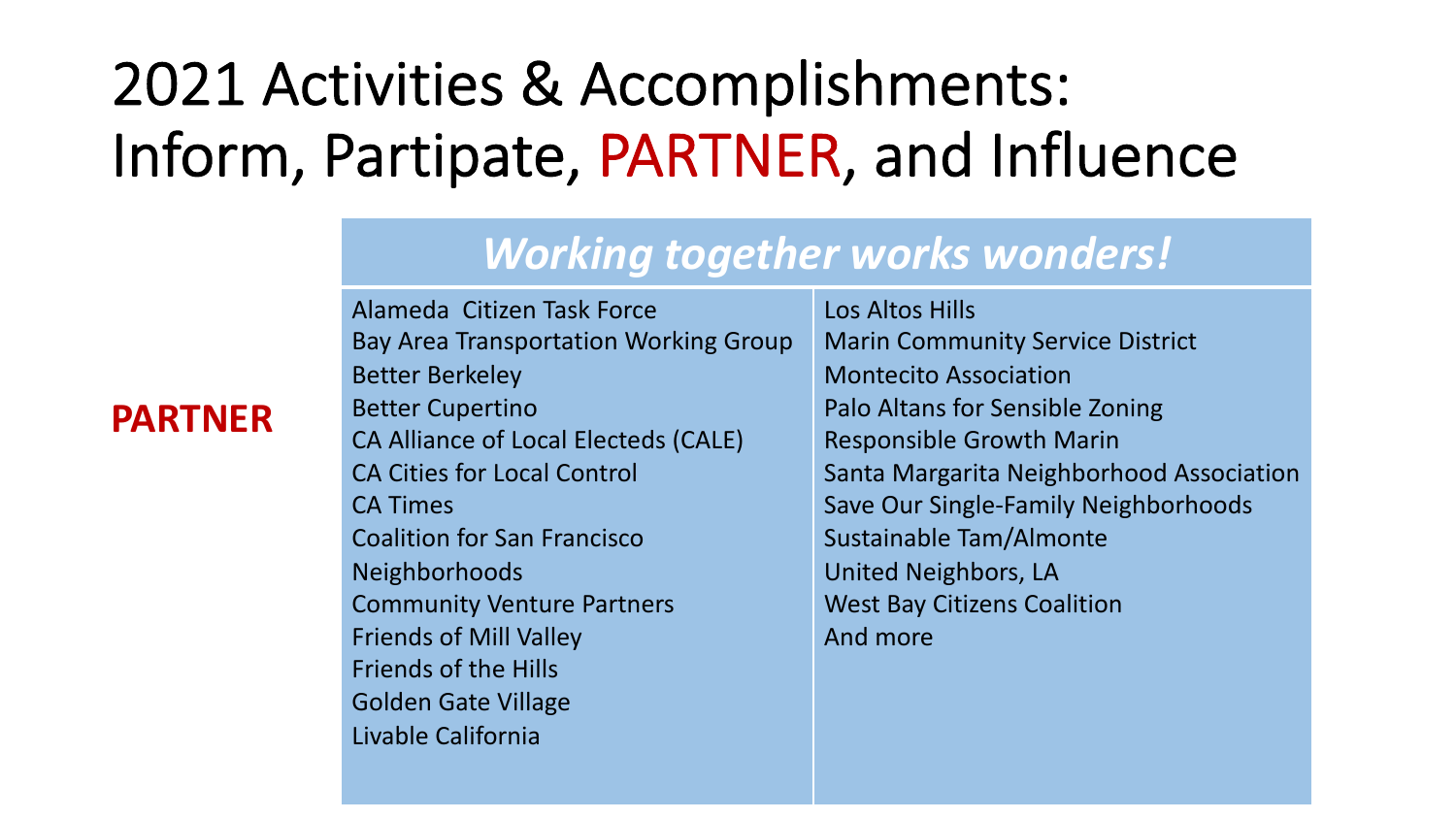## 2021 Activities & Accomplishments: Inform, Participate, Partner, and INFLUENCE

#### **INFLUENCE**

Catalysts promotes solutions that provide housing that is affordable to low-<br>income residents, income residents,<br>protect the environment, and preserve local control.

Despite dedicated, collaborative effort, the bills we opposed passed.

## **8+ Senate Bills**

**Lot splits, duplexes, 10-units in single-family neighborhoods, density, bonuses for developers, no public notice, no guarantee of affordability**

### **8+ Assembly Bills**

**Developer bonuses, parking restrictions, threats of fines against cities, state "strike force" to coerce community compliance**

**Weekly Bill Updates on the Website**

#### **Weekly Catalysts' Calls**

### **ACTIONS**

- **30+ letters/templates to Senate, Assembly and Appropriations Committees**
- **100's of letters and calls to legislators and committees**
- **Organized opposition to inflated Bay Area RHNA quotas**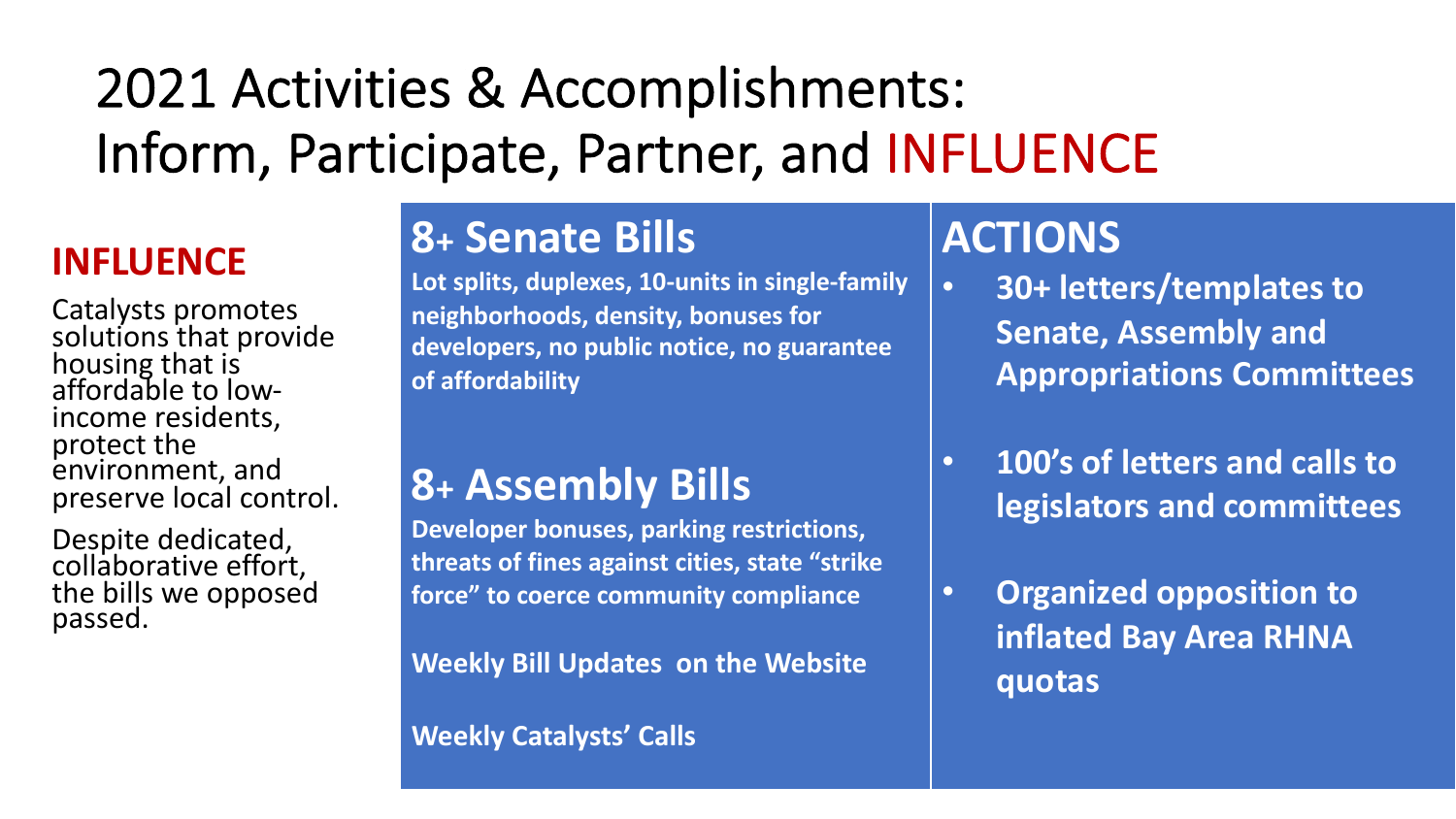**2022 Goal:** Increase capacity to influence housing policy, provide affordable housing, protect the environment, and restore local control.



### **Strategies**

- EDUCATE more individuals about the benefits of collaboration and local control.
- ENGAGE more groups in California and the country to participate in government.
- EMPOWER individuals with the knowledge, skills, and confidence to get involved.
- EXPAND the network that renews hope and builds resilience in our neighborhoods, communities, state, nation, and the world.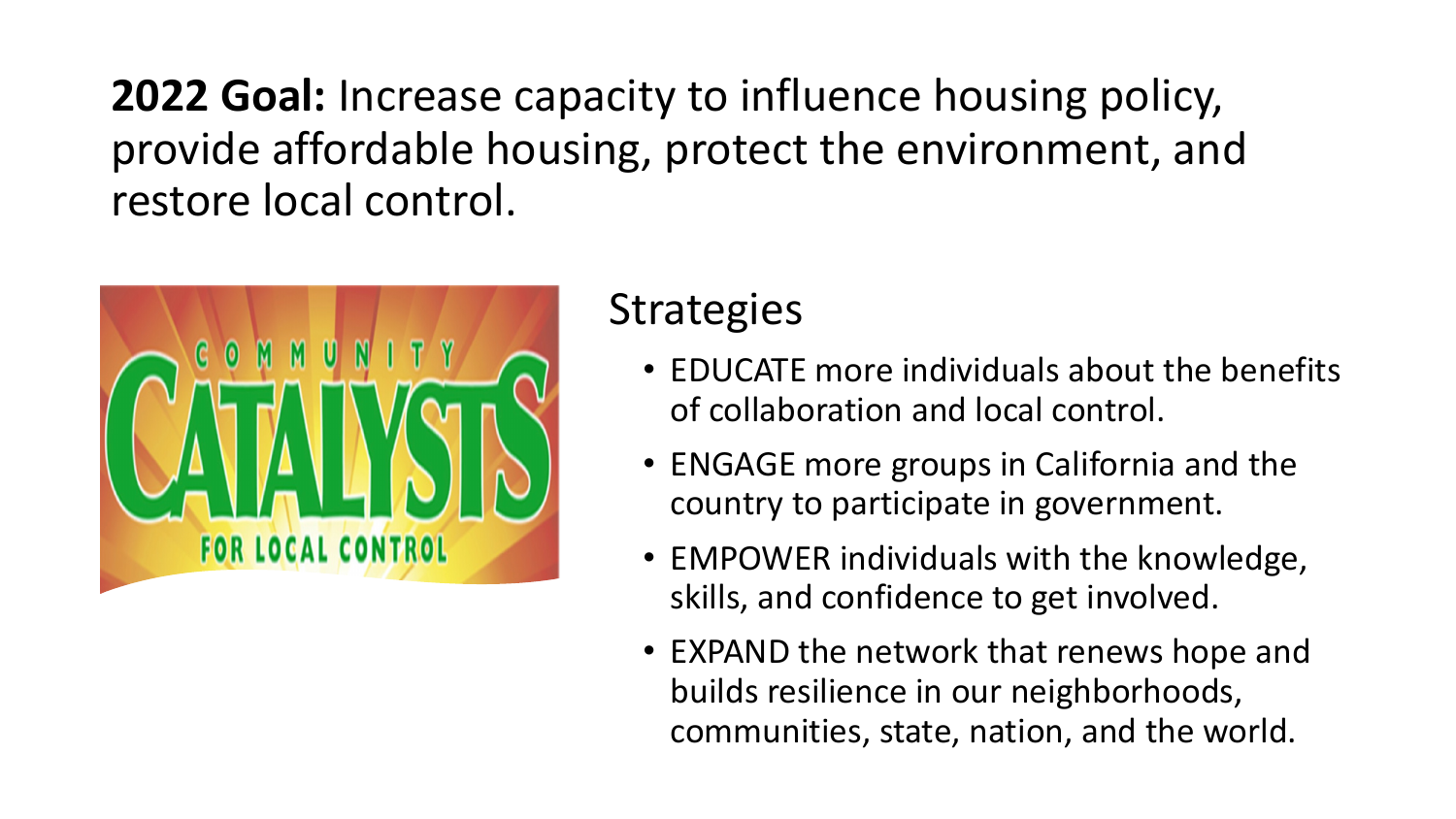

# **INVEST in Catalysts!**

**Your contribution makes a difference!**

#### **IF YOU BELIEVE. . .**

- Locally-elected representatives generate better informed decisions than regional and state bureaucrats
- Protecting the local environment is integral to slowing global warming
- Collaboration is superior to autocratic solutions

#### **And IF YOU HAVE THE ABILITY To:**

- Make a financial contribution
- Donate your time and talent
- Network with other individuals and groups

Please read on . . .